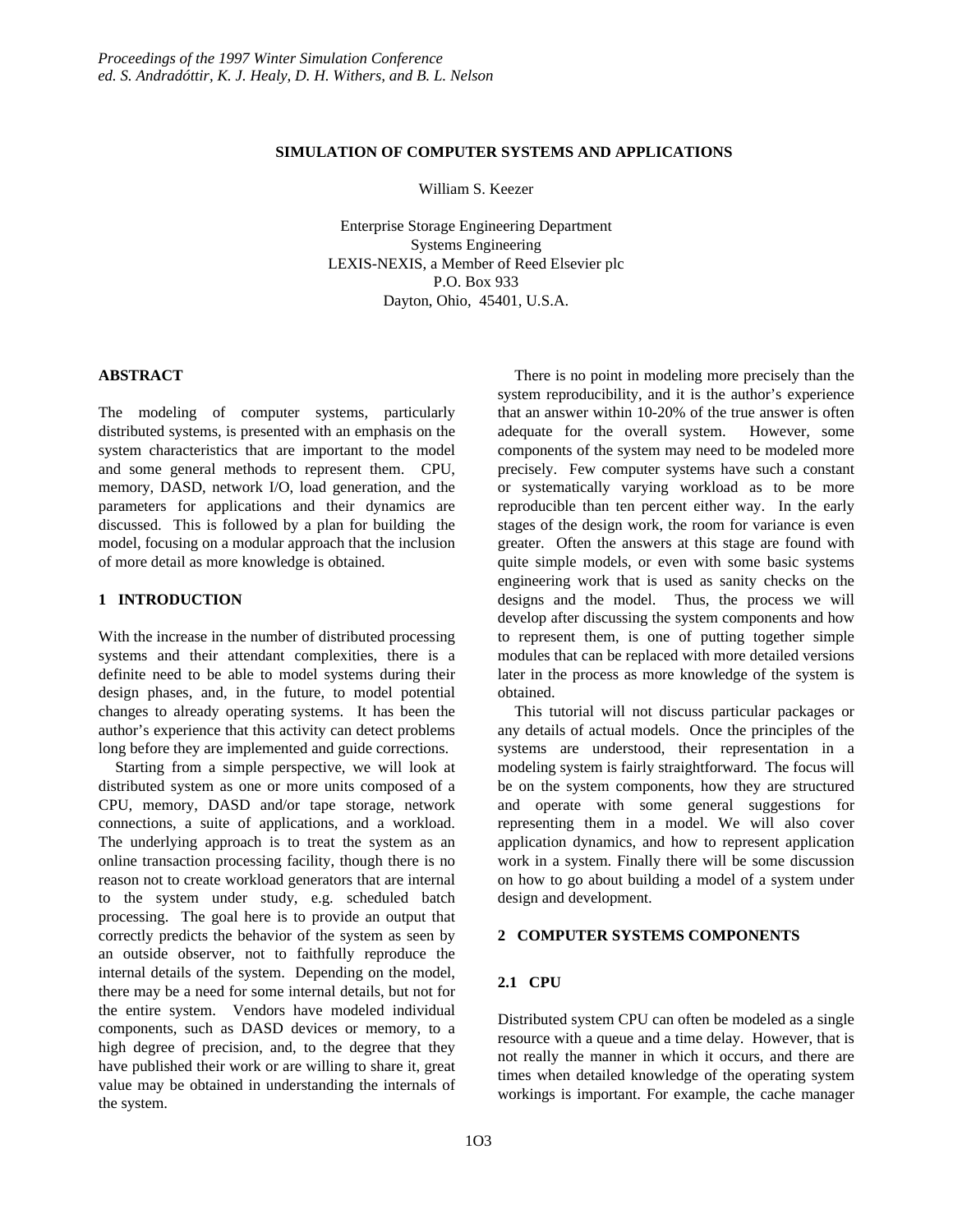may be modeled separately from the rest of the operating system workload. Detailed presentations of the UNIX operating system can be found in two sources, Bach (1986) and Leffler, et al (1990). Processing in a UNIX system occurs in one of two logical divisions, user space or system space. User space contains all the application specific data, buffers, and compiled code, and system space contains all the I/O buffers, system memory, and operating system code. To maintain integrity, any data to be processed by the operating system is rewritten to separate memory locations in system space from the user space. The processing in user space is only for the application-level calculations. All work scheduling and I/O is handled by the operating system.

Multiprocessor systems have the potential for parallel processing, but only for user spaces. The operating system has only one lock on the kernel, and therefore any system work is single-threaded through that lock. System work takes precedence over user space work, and a request for a system function will pre-empt any user work in the processor. Though system work functions have priorities among themselves, no system call can pre-empt any other system call; it must wait until the current system function is complete. Once a system function is complete the next function will be the one with the highest priority, but it in turn will be in the processor for its full time-slice or until it requests an I/O. This of itself does not lead to complications, but the fact that there is only one kernel lock for the operating system means all system calls are single-threaded through the equivalent of one processor. Actually, slightly less, because of scheduling overhead and the handling of the lock between processors.

The implications of this arrangement are that a computationally intensive application or set of applications will have a high degree of parallelism on a multiprocessor system, but an I/O intensive system will be throttled to slightly more than the capacity of one processor, and all I/O handling will be serialized. It is possible to have multiple I/Os outstanding, but the actual interrupt handling is only done under the one kernel lock.

The simulation of such an arrangement is actually much more simple than might be first supposed. One models a multiple-server queue, and increases the CPU time to account for the single-threading through the kernel lock. This does not lead to inflated CPU utilization times, because when a user process is waiting for the kernel lock, it goes into a spin-loop checking for the availability of the lock. Thus the CPU is being utilized, though not directly for productive work. In I/O intensive functions, cache management may need to be modeled separately from the rest of the CPU usage(Nelson, Keezer, and Schuppe, 1996). One can

treat it as a separate resource with a capacity equal to that of one processor on a multiprocessor system.

Though the additional detail of modeling the various work-spaces and the queueing for the kernel lock might provide a slightly more accurate value for CPU processing, in the author's experience, the above technique was adequate for design and development phase work. However, the exact nature of the workload sharing must be kept in mind. In cases where their is a master processor and the remainder are slaves, the master processor must be separately modeled, because its workload is different. By the time truly accurate answers are required, the system under development is usually up and running and can be measured and modified faster than a model. The exception would be a model to do what-if planning for an existing system.

As a side note, MVS systems can be readily modeled as multiple-server systems, but without the concerns over the kernel locks. MVS has matured to the point that there are thousands of kernel locks, and with fourteen levels of interrupts, system functions can be pre-empted for more critical system functions, and all processors are equal in capability.

#### **2.2 Memory**

UNIX was developed in a compute-intensive environment, and most systems come with sufficient memory as not to be memory constrained. In the case of applications with extremely large memory requirements, however, memory will have to be tracked. It is possible to allocate more memory for a process than is available as physical memory. This is called virtual memory. In principle, it is not necessary to be concerned about virtual memory; it is a programming constraint. What is important is the actual use of physical memory.

Memory is managed by keeping the most active portions in physical memory and putting the inactive portions out on specially allocated DASD, to be brought into physical memory as necessary (paging out and paging in, respectively). Physical memory is also used as the cache for I/O, those portions being handled separately by versions of UNIX that use separate caches. Some versions of UNIX, e.g. Solaris<sup>™</sup> and SunOS™ from Sun Microsystems, do not partition off a separate cache allocation, but simply use as much memory as necessary for the function.

Memory is modeled as a pool from which allocations are withdrawn as necessary. When the pool is depleted or reaches some set level of empty pages, the leastrecently used pages are paged to disc and freed for reuse. It is not necessary to track locations, simply the amount left. One can allocate precisely or with a distribution, and when the page out to reuse space occurs, add some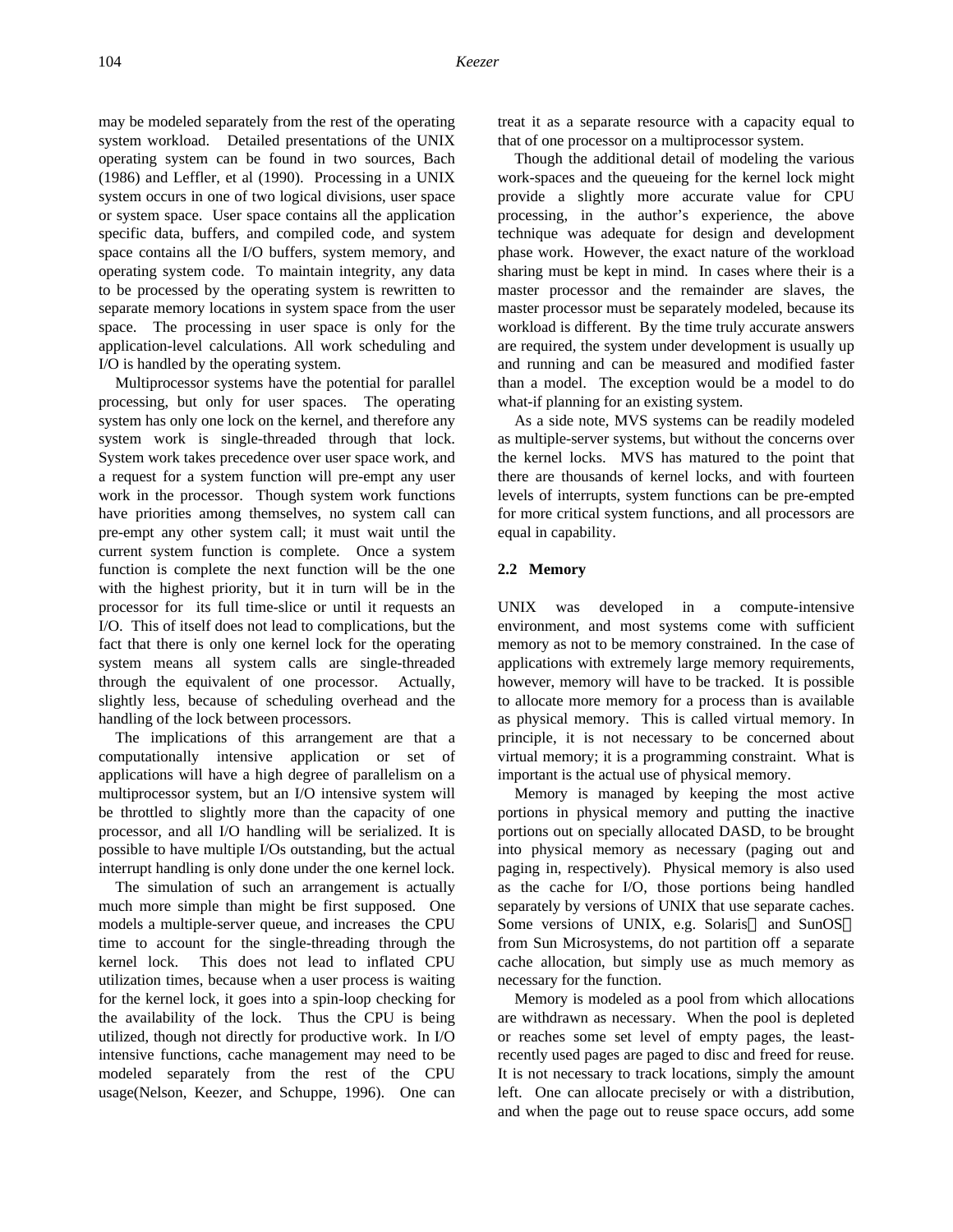distributed increment back into the pool. When allocating memory, allocate the entire amount necessary, then let the paging process replenish the pool; this is what occurs in the actual system. The actual details will vary with the system under study, and the modeler must maintain communications with the development staff to help determine what the necessary parameters are. One area that requires care is the termination of an application. The amount of physical memory recovered is not equal to the total allocation, but only that part in physical memory.

### **2.3 DASD**

It has been the author's experience that storage I/O, and in particular DASD I/O, is a major potential bottleneck in UNIX systems. DASD I/O is inherently slower than processing, with one I/O typically taking ten milliseconds, while processing speeds are measured in nanoseconds per instruction.

There has been a lot of progress in the last several years, since the development of the SCSI controller, in improving DASD performance. At one time a DASD I/O required the complete attention of the central processor. Data was moved to the system buffer for a write or the buffer allocated for a read; the data was transferred to or from the disc a block at a time, and then the results transferred back to the calling program. With the advent of SCSI controllers, the data is transferred to a system buffer and the I/O commands issued to the controller. The controller then executes the I/O and puts the results in a system buffer, reading and writing multiple blocks with DMA (direct memory access). At the completion, the SCSI controller then issues an interrupt for the system to process the result. This is quite similar to the manner in which MVS DASD functions, with DASD controllers and channel processors functioning similarly to SCSI controllers.

The discs themselves have also been improved, with on-board caches and processors, some of which could run DOS. Discs can perform prefetch for sequential data and store the results in the cache to speed up the transfer of data and reduce the potential for hardware delays. Details of typical disc operations are given in Ruemmler and Wilkes (1992,1993).

 When modeling I/O for applications, the two most important operations are read and write. Open and closes generally are not of major importance, even though they can have high overhead, unless there are many of them relative to the other activities. The major impact of an open command is to increase the response time on a first return from a transaction, if it opens a file. The major impact of a close command is to increase the response time on the last return, if it closes a file.

Read operations are all handled similarly, but there are three main types of writes, synchronous, asynchronous, and DASD fast write. A synchronous write holds the program until the I/O results return to the program. This increases response time by the time of the entire write operation. Asynchronous writes do not wait for a return, and, once the write has been set up, the program continues. DASD fast write occurs on discs which have non-volatile storage (storage that maintains its contents in a power outage or power down). In this case as soon as the data reaches the on-board cache of the disc, a result is returned, eliminating the need to wait for the completion of the physical I/O.

UNIX stores data in memory in a cache as mentioned above. Before a physical I/O is performed, a check is made to see if the data is in cache. If so, then the I/O consists of a simple transfer from cache to the user space. Generally, cache hits are approached on a percentage basis, which leads to a probability for modeling purposes. If the I/O is intensive, and the number of files are small relative to the amount of cache allocated, in some versions of UNIX, the cache manager must be explicitly modeled as a significant contributor to response time.

Details on programming UNIX I/O can be found in Nelson, B. L., Keezer, W. S., and Schuppe, T. F. (1996). As a first step in the earliest models, one can replace the details of the I/O with a branch to either a cache hit or a physical I/O with a distribution of possible response times. Generally a skewed distribution with a mode close to the minimum response time is adequate. Separate provision may be made for the CPU involvement. The next complexity would be to break down the I/O into disc fixed overhead, seek time, rotational delay, and data transfer time. Finally, one can model I/Os with a high degree of precision using the methods in the referenced paper.

As RAID (redundant arrays of inexpensive discs) devices become more common for servers, the models will simplify. RAID architecture separates the physical I/O from the requested logical I/O with large caches, and performance times for cache misses tend to be more uniform. With the very large caches seen on some RAID controllers, cache hit percentages can routinely run in the 90-99%. RAID controllers can also reduce CPU overhead values since mirroring and other management functions can be handled in hardware in some products.

## **2.4 Network**

Networks have been the subject of intense simulation activity for years. For the purposes of this tutorial, networks are simply a combination of CPU and memory overhead and a time delay, possibly distributed. The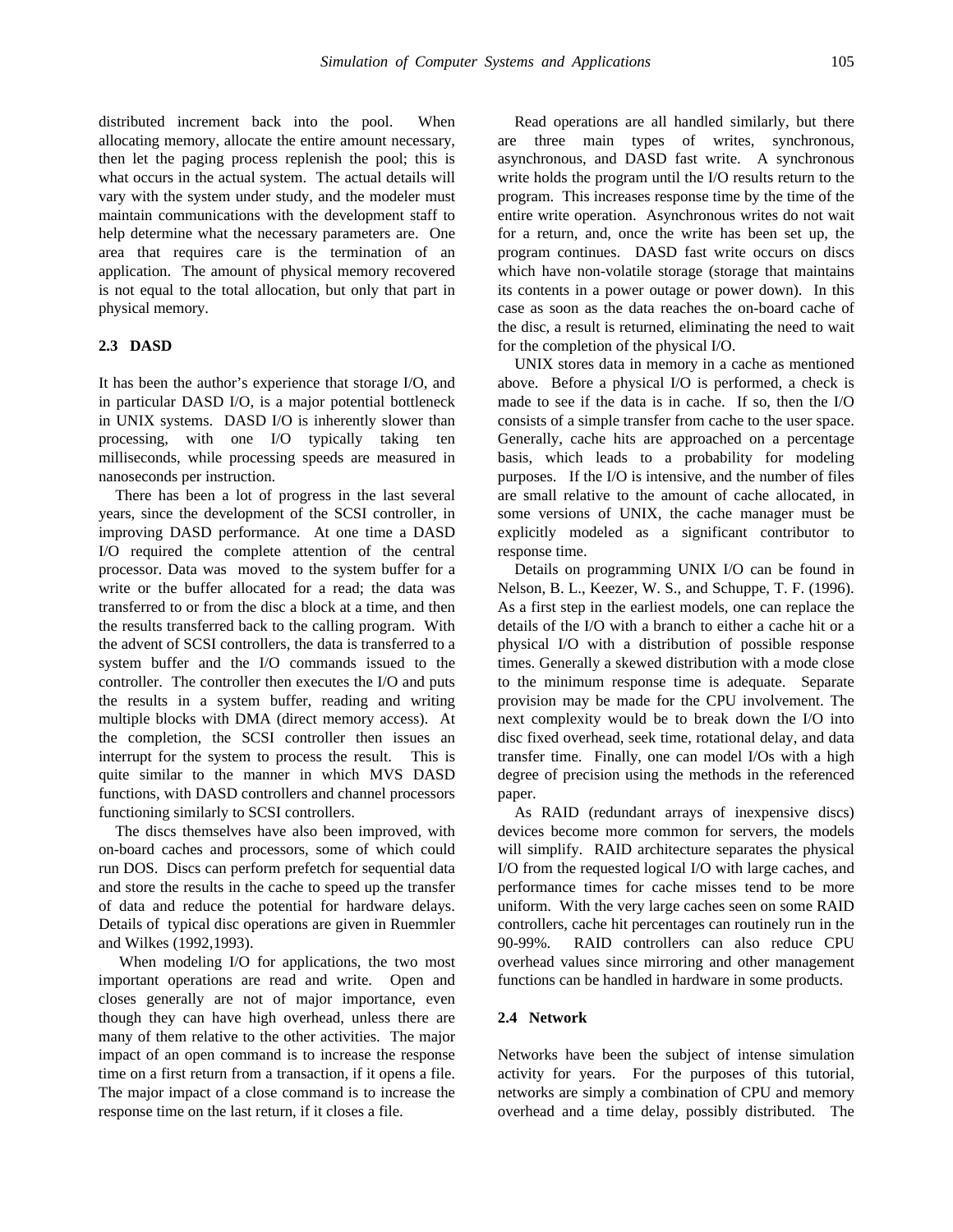details of network protocols are usually not important in modeling the interaction of applications in systems. Results are mostly dependent on how long a transmission takes, regardless of protocol.

# **3 WORKLOAD COMPONENTS**

### **3.1 Load Generation**

Creating a realistic workload for the system is a critical part of the model. Because of the complexity of the transaction interactions at a resource level, small changes can sometimes have major effects. Arrival rates, transaction mixes, and transaction sources are important. The sources of transactions are other systems, internal schedulers, and external users.

The easiest to handle are the internal schedulers. One can simply generate transactions similarly to the schedule in the system under study. The other two sources are more difficult. Transactions from other systems can be handled in two different ways. If the other systems are part of the model, then their requests will naturally arise from the execution of the model. If the requestgenerating systems are external to the model, then they need to be handled similarly to external users.

The three main parameters to consider with external users are how many are there at one time, what transactions are they submitting, and how long do they think between transactions. The number of users can be handled as an arrival rate problem, based on the average session time and the arrival rate. The simulation of transaction choices can depend on how many transactions there are from which to chose. If there are a number of repetitive transactions, such as those from data entry clerks, then each of these could be simply modeled as separate generators with correct arrival rates.

If, as in the author's experience, there are a large number of transactions, and the choices of the next transaction are varied, a transition matrix has proven to be a good method for generating the arrivals. Each user is generated as an entity and then chooses a transaction starting at a given place in the matrix. The choices are based strictly on probability of a transition from the last transaction to any given transaction. A corresponding pair of matrices with the user think times as a mean and standard deviation is used to generate the delay between transaction submissions. The details of the method may be found in Keezer, Fenic, and Nelson (1992).

#### **3.2 Applications**

There are two ways to model applications, create a submodel for each different transaction of the application(s)

or parameterize the transactions and use a generic submodel. If the transactions are complex the impact on the system may vary greatly with small changes. In such a case the individual sub-model approach is necessary. In the author's experience this creates a high maintenance effort and large amounts of code, since in the design and development phases, changes are constantly being made in response to model results or to programming problems.

The author has used parameterization to simulate relational database transactions successfully (Keezer, in preparation). For standard applications, there are five basic parameters, system id (if the model consists of more than one system), CPU used, memory used, the number of DASD I/Os, and the number of network I/Os. To parameterize transactions, create tables with one column for each system in which the transaction occurs, e.g.,

> system ID CPU memory DASD I/O network I/O others as needed.

One may then index into the table to obtain the necessary parameters. The distribution of the work in the generic sub-model would be via a set of indexed loops. The indices would be for the number of DASD I/O's, the number of network I/Os, and their total plus one or two for distributing the CPU. The CPU data should only include the requirements for processing, not for the system calls. Those are provided by the system call simulation. The parameterization of relational database procedures is not as simple, though the method is much the same. In relational databases there are both the various tables and the operations on them by the transactions to parameterize. The details are beyond the scope of this tutorial.

Unless there is a known large skew in the way resources are consumed, The most straightforward method of modeling their consumption is to divide the total CPU requirement by the total DASD and network I/Os plus one, and the DASD I/Os by the network I/Os. One then models a cycle of CPU consumption followed by a DASD I/O, and occasionally one of CPU consumption followed by a network I/O. The final pass is the remaining CPU consumption. The memory is allocated at the beginning of the sub-model, similarly to the way most transactions work, unless it is known that additional allocations of memory are done inside the transaction. In which case the additional memory allocations can be done intermittently as were the network I/Os.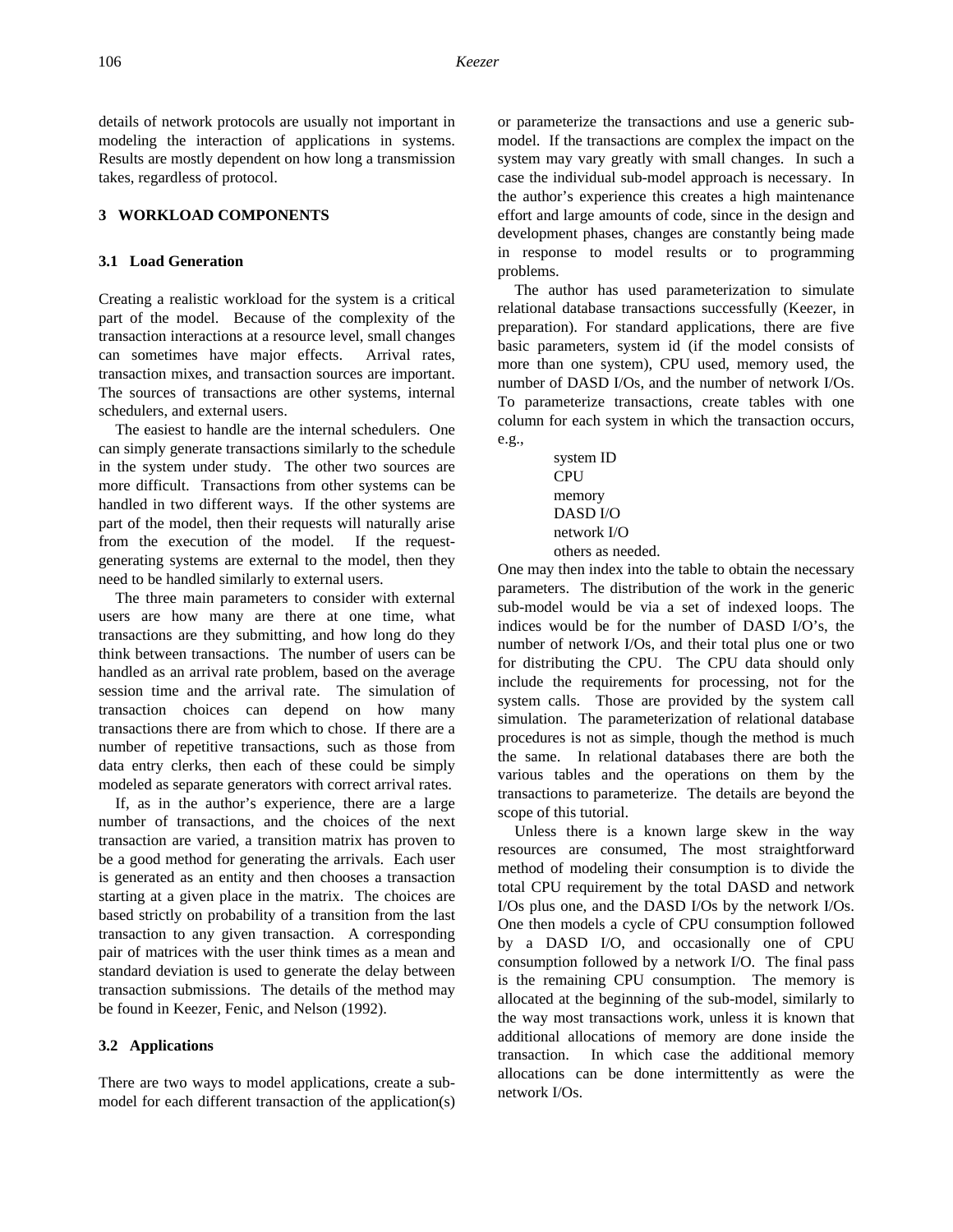It is not desirable to group CPU consumption and I/Os together unless it is known to occur in the real transaction. This is because it will create artificially long blocks of resource utilization, penalizing short transactions compared to reality and making long transactions look better than reality.

# **4 BUILDING THE MODEL**

#### **4.1 Input Data**

Because of the high susceptibility of simulation models to GIGO (garbage in, garbage out), considerable attention needs to be paid to the input data for the models. The data can be thought of as occurring in four types, runtime input, application parameters, configuration data, and system data. Runtime inputs are such values as the number of processes, the active transactions, the number of users, the arrival rates of transactions, and the batch scheduling. Application parameters include the amount of CPU required, the number of I/Os, the amount of memory, and the number of network I/Os. Configuration data are items such as the number of drives on a system, the number of systems in the model, the network delays, the amount of memory and cache, and the number of files stored on DASD. System data include the CPU speeds, the various parameters for the physical I/O to DASD, backplane speeds, and controller speeds.

System data require the greatest attention during their creation. System data appears in every calculation, and small errors can be multiplied many times. There are a number of sources for system data, among them benchmarks, manufacturers' literature, e.g., Sun Microsystems' white paper (1992), published literature, e.g., Alexander, et al, (1994), and experience. Any values based on the modeler's experience should always be subject to review in light of further data. Manufacturers' data and published literature sometimes require careful analysis to obtain the numbers actually required. Frequently the desired values have to be derived from reported values, and often the conditions of their generation are not necessarily similar to those being modeled.

Runtime inputs are under the control of the modeler as are the configuration parameters. Application parameters are somewhat more difficult. During the design phases, frequently only guesses can be made for those values. This is where the experience of the modeler and the developers becomes important. Usually reasonable estimates may be made of the parameters, and, with the cooperation of the developers, the actual values may be obtained from test runs of the programs.

### **4.1.1 Benchmarks**

The most critical system values should be obtained from benchmarks. Generally published benchmarks can provide some of the data, but custom benchmarks that perform work similar to that being modeled are the most desirable. Published benchmarks do not always stress the systems under test in the manner that the modeled system will, and they frequently do not provide the data necessary to determine unpublished but important values. Additionally the output from the benchmarks becomes a source of validation and calibration of the model. DASD and network I/O are the two most obvious needs for benchmark data. When designing benchmarks one needs to structure the programs to access data with and without cache hits. Additionally one should use multiple configurations and multiple load levels and test as many operations as possible. Where possible use different data layouts and access patterns. This may appear to be a lot of work, but in the process much of the behavior of the systems being considered will be revealed, providing guidance in what is and is not feasible to do with the new system. It can save considerable modeling effort, if the data is extensive.

The values to be obtained include CPU utilization, both system and user, I/O response time, interrupt counts, average I/O rates, I/O sizes, memory use, and the configuration used during the benchmark.

#### **4.2 Putting It Together**

Modeling systems in the design and development phase of a project requires many iterations of the process, each time refining some piece or pieces of the model in light of better information. It is important to start as simply as possible. The model WILL become more complex, faster than desired usually. There will be times when some important value or a group of values will not be reliable. The answer usually lies in one of two places, the developers have not adequately described what they are doing, or there is some important feature of the operating system or the hardware that is not correctly modeled. The former is a communication problem and requires patient, careful questioning. The latter requires research and going over all the available information, such as operating system descriptions, manufacturers literature, and published data, often with very intense analysis to obtain the values desired. A more detailed discussion of working with developers is in McBeath and Keezer(1993).

The first thing to do is some standard systems engineering and analysis, estimating overall loads for a configuration. This includes processor utilizations and I/O rates, as well as network throughputs. A good guide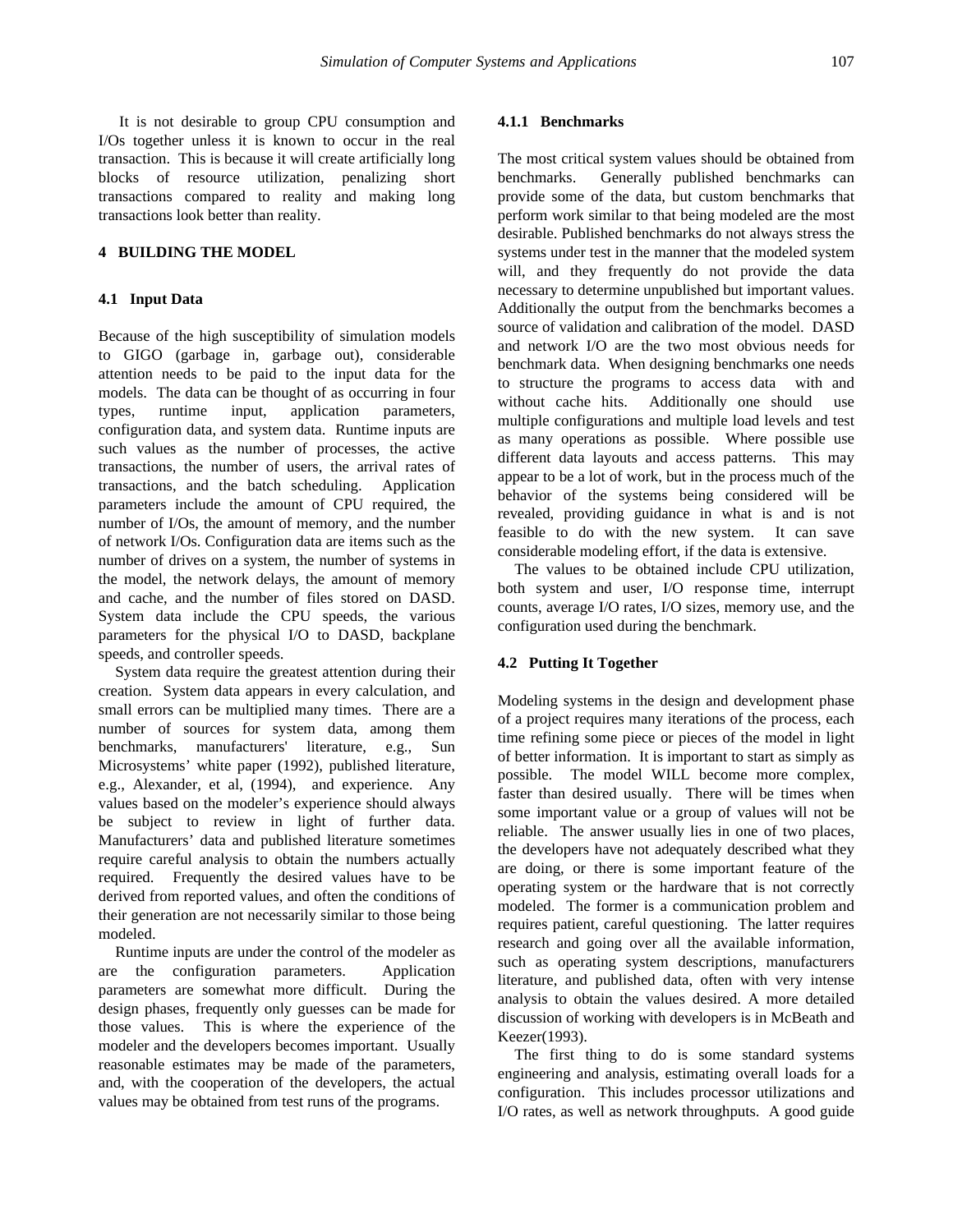in this is Jain(1991). Many designers have not done this before starting development. Remember, the cheapest, fastest simulation is the one that doesn't need to be built. Many designs implicitly assume that resources are unconstrained until proven otherwise. Find the obvious constraints the easy way.

Once the overall numbers indicate the system may be able to perform, the first iteration of the model may be started. This iteration should be as simple as possible, with no details on consumption of resources. The load can even be one or two general transactions. The idea is to obtain a first feel for the behavior of the system. If there are surprises at this stage, GOOD! Everybody stands to win once they are analyzed; early problems are far easier to solve than later ones.

The overall structure of the model should be as modular as possible. Each system in the model should be represented by either a sub-model or a generic system model with a table of parameters for each system being studied. Within a system, each function should be as independent as possible. The whole purpose of this is to allow for easy change as designs change. It also makes the job of trying various alternatives easier. One can even start as simply as a single system, with the interactions with other systems modeled as distributed delays. Later, the various systems can be combined for a more detailed look at the overall combination. The internal divisions of a system are a load generator, the CPU, memory, DASD, and a network connection.

Unless it is definitely known ahead of time, one can model the dynamics of the various components using distributions as approximations. Exponential arrivals, log-normal processing and network times, and triangular DASD responses will provide a good high level approximation for overall dynamics. Other than a reasonable estimate of the mean and dispersion, the inputs do not have to be created yet, but some first answers can be obtained. If various functions are modeled as sub-models, then as more detail is needed and the necessary supporting input data is generated those functions can be replaced easily.

The outputs of interest include resource utilization, throughput-response curves for various systems, and overall transaction response times. Throughput-response curves are very useful and sensitive for validating and calibrating components of a model against benchmark data, and the process of making the model reproduce the benchmark results can lead to insights into the operation of the systems that are not necessarily documented.

#### **5 CONCLUSION**

Just as in manufacturing, simulation studies of computer systems during the design phase and throughout

development can provide considerable assistance to the developers, revealing potential problems and finding better ways to distribute work. It is important to keep everything as simple as possible. The model should never be more complex than the development concepts it supports, and generally does not need to be as specific as the development efforts. In this area, knowledge of computer systems is as important as simulation technique; the simulations flow in a straightforward manner once the systems are understood.

### **REFERENCES**

- Alexander, T.B., et al 1994. Corporate Business servers: An Alternative to Mainframes for Business Computing. Hewlett-Packard Journal 45 No. 3: 8-30.
- Bach, M.J. 1986. The Design of the UNIX<sup>®</sup> Operating System. Englewood Cliffs, N.J: Prentice-Hall, Inc.
- Jain, R. 1991. The Art of Computer Systems Performance Analysis. New York: John Wiley and Sons.
- Keezer, W.S., in preparation. Simulating Relational Databases.
- Keezer, W.S., Fenic, A.P., and Nelson, B.L. 1992. Representation of User Transaction Processing Behavior with a State Transition Matrix. *Proceedings of the 1992 Winter Simulation Conference,* Vol. 25, ed. Swain, J.J., Goldsman, D., Crain, R.D., Wilson, J.R. 1223-1231. Baltimore, MD: Association for Computing Machinery.
- McBeath, D.F., and Keezer, W.S., 1993. Simulation Support of Software Development. *Proceedings of the 1993 Winter Simulation Conference,* Evans, G.W., Mollaghasemi, M., Russell, E.C., and Biles, W.E., eds., IEEE, Piscataway, NJ: p. 1143.
- Nelson, B. L., Keezer, W. S., and Schuppe, T. F. 1996. A Hybrid Simulation-Queueing Module for Modeling UNIX I/O in Performance Analysis. *Proceedings of the 1996 Winter Simulation Conference*, Charnes, J. M., Morrice, D. M., Brunner, D. T., and Swain, J. J., eds., IEEE, Piscataway, NJ: p. 1238.
- Ruemmler, C., and Wilkes, J. 1992. UNIX Disk Access Patterns. USENIX Winter 1993 Technical Conference Proceedings, San Diego, CA, January.
- Ruemmler, C., and Wilkes, J. 1993. Modeling Disks. HP Laboratories Technical Report HPL-93-68 revision 1, December.
- S. J. Leffler, M. K. McKusick, M.J. Karels, and J.S. Quarterman 1990, The Design and Implementation of the 4.3SD UNIX Operating System, Addison-Wesley, NY.
- SPARCcentera 2000, Technical White Paper, Sun Microsystems, Inc., November, 1992.